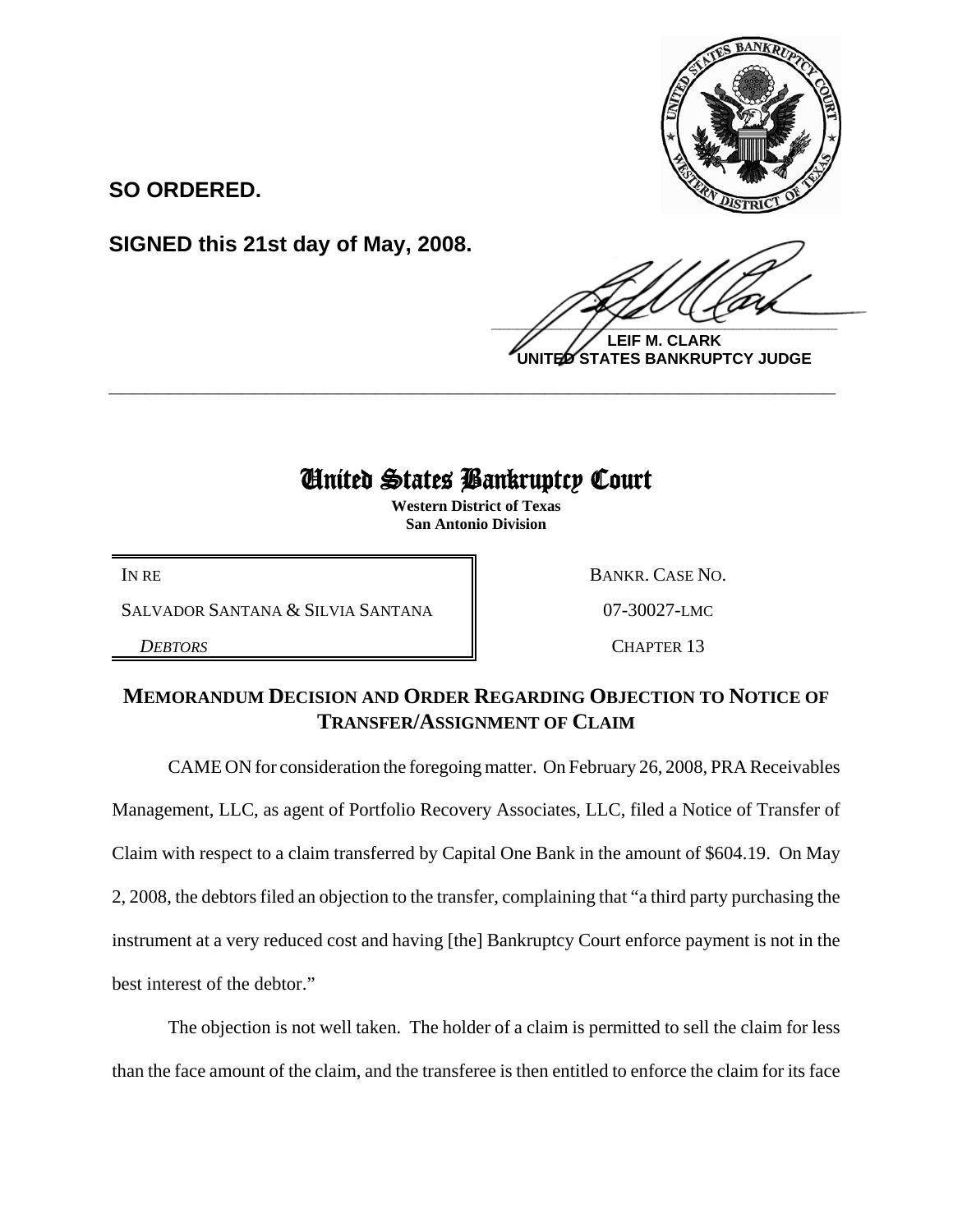value, even though the transferee bought the claim at a discount. In other words, the debtor is not entitled to the benefit of the discount. This is so because the discount represents the transferee's assumption of risk of payment at less than the face amount of the debt. The transferor "cashed out" its risk of nonpayment by agreeing to accept less than face value from the transferee, but again the debtors are not entitled to the benefit of that *de facto* writedown. Insofar as the debtor is concerned the original debt is still owed to whomever is the current rightful owner of the obligation. The transferee "bought" the obligation, and is now the rightful owner entitled to enforce the debt at its face value. Because this is a chapter 13 case, it is almost certain that the debt will *not* be paid at its face value. In fact, the plan, though it proposes to pay the claim at 100%, it will do so without interest over a five year period, so that the net present value of payment will be less than 100%. In addition, there is always the risk that the debtors might default in plan payments, or that the case will be dismissed or converted, further reducing the likelihood of payment of the claim, and hence the true value of the obligation. Thus, the transferee has factored in these risks when it set the price to be paid for the claim that it purchased. To realize the benefit of its bargain, however, it needs to be able to enforce the full amount of the claim purchased. And the law so allows.

The debtors of course have a right to object to any claim that they fee is not rightfully owed, but not on grounds that they are entitled to any discounted value that a transferee might have paid in acquiring the claim. Too, the debtors have the right to challenge whether the current transferee is the rightful owner of the claim it says it purchased, by demanding proof of transferee beyond the transferee's simple assertion that it is the current owner of the claim. But if the transferee satisfies that burden, then the debtors have to pay that transferee on this claim, per the terms of the Plan, through the Chapter 13 Plan distribution scheme.